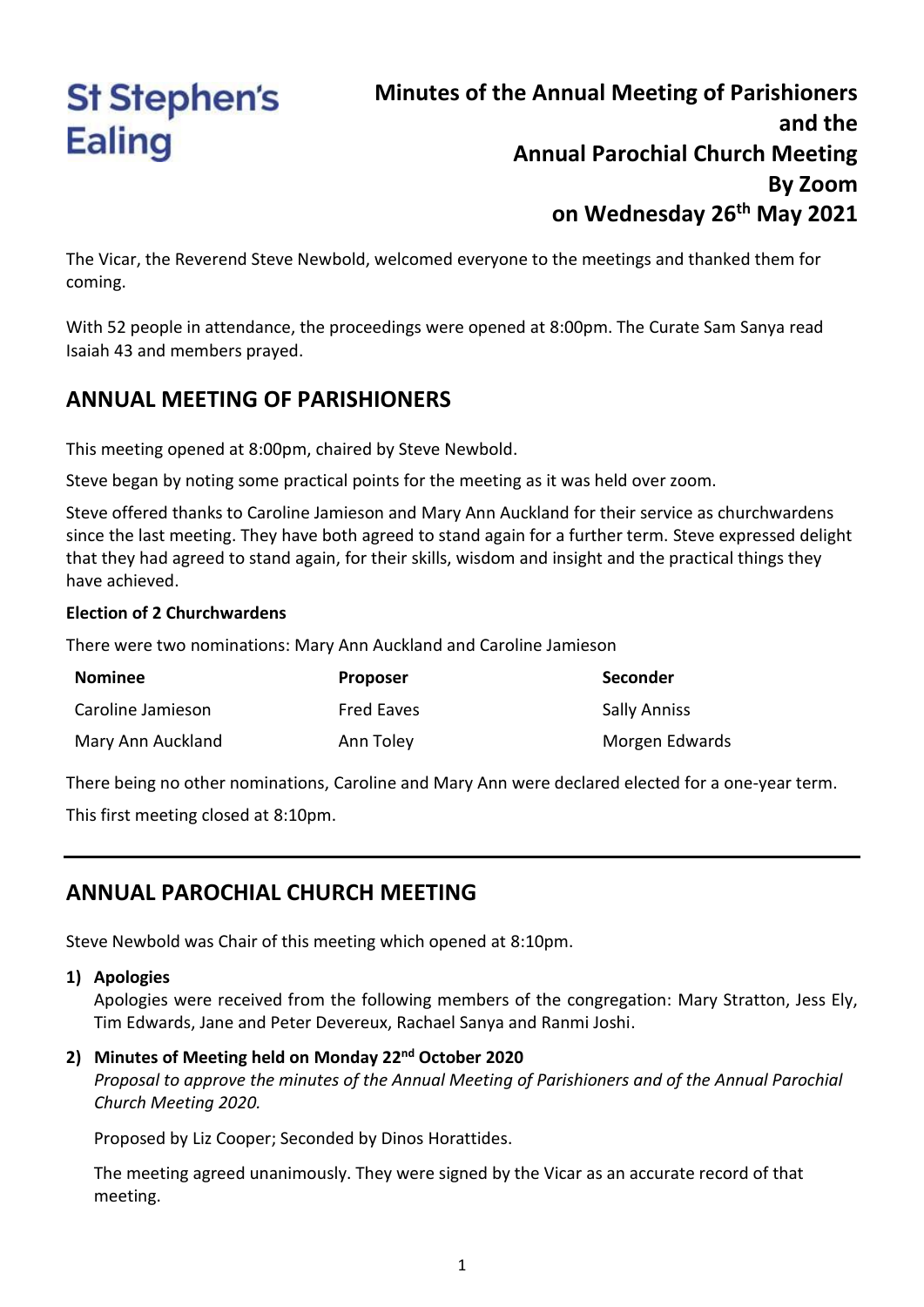# **3) Matters Arising**

None.

## **4) Report of Electoral Roll Officer**

*(verbal update provided by Morgen Edwards, Electoral Roll Officer)*

At the 2020 meeting the Electoral Roll was 200. After 4 removals and 5 additions our total was now 201.

## **5) Written Annual Church Report**

*The Annual Report of the Parochial Church Council (PCC) for the year ending 31st December 2020* was received. The Annual Report is usually approved by the PCC, however that was not possible this year as the accounts had only just come back from the Independent Examiner. Therefore this meeting was asked to adopt the Annual Report. No questions or issues were raised.

Proposed by Jane Maffett, seconded by Linda Rivans and all agreed.

#### **6) Report on Church Fabric, Goods and Ornaments**

*The Annual Report on the Church fabric, goods and ornaments*, prepared by the Churchwardens, which had been approved at the last PCC meeting, was noted.

Caroline Jamieson said that the funds for replacing the paving in the car park are in place (from our existing reserves). The works are currently on hold as we have had an offer of external funding to redesign the front entrance of the church to make it more open and welcoming. The PCC had agreed to a feasibility study being carried out and a brief was being passed to the architects. More info will be made available when we have it.

Normal works were carried out and particular thanks to Chris and Helen Irwin-Childs for the work they had done in the back garden.

Proposed by Caroline Jamieson, seconded by Ike Odenigbo and all agreed.

#### **7) Elections to the PCC**

Steve thanked the Church Council, particularly those retiring: **Lucy Harding Anderson and Tina Yarrall.**

This year there were 3 full term vacancies and one 'casual' vacancy for a one year term. The following people were proposed as new members of the PCC:

| <b>Nominee</b>             | <b>Proposer</b>    | Seconder          |
|----------------------------|--------------------|-------------------|
| Sue Charlton               | <b>Enid Barron</b> | Dinos Horattides  |
| Ann Toley                  | Jane Maffett       | Caroline Jamieson |
| Jon Yarrall                | Rachael Sanya      | Rob Yates         |
| Alice Zhang (1 yr vacancy) | Susan Dixon        | Andrew Dixon      |

There being no other nominations, Sue Charlton, Ann Toley, Jon Yarrall and Alice Zhang were declared elected.

#### **8) Finance Report – Sanjay Joshi, Treasurer**

#### **2020**

Overall Income was lower than expected due to the pandemic – planned giving was slightly lower than had been budgeted for but still came in at roughly £147,000. (Overall income was also significantly lower than the previous year but that was due to receiving some large legacies in 2019). Income from St Luke's Trust into the Restricted Fund came in at just over £40,000.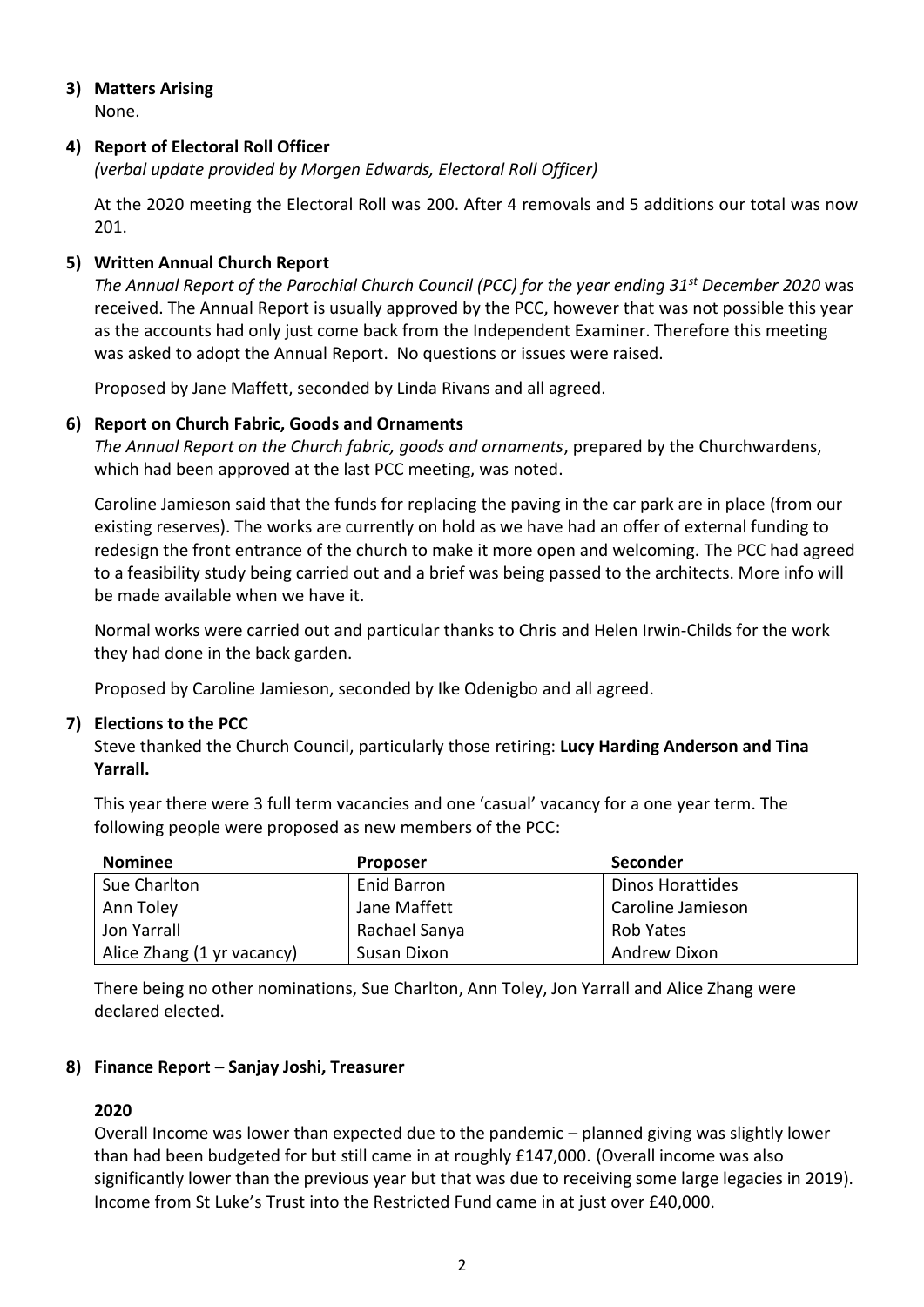Despite the lower income received, we still managed to honour our tithe commitments to our mission partners. And we were able to raise appeal monies through new online giving methods, though still somewhat lower than previous years, due to the Church building being closed and not having the major services throughout the year where we receive lots of donations.

The main part of our expenditure is our Common Fund contribution. The diocese have been very grateful that we are still able to continue our planned contribution as many churches have not been able to. There was some unexpected spend for Zoom subscriptions, livestreaming and church maintenance/utilities however overall spending on most budget lines was lower.

So overall, with both income and spending being lower than expected, we managed to achieve a more or less balanced budget.

Our Designated reserves: Maintenance Reserve Fund is just over £23,000. Special Projects Fund is just under £36,000.

SJ expressed grateful thanks to the Giving Co-ordinators and the finance committee.

*Proposal that the meeting adopt the accounts, signed off by the Independent Examiner.* Proposed by Sanjay Joshi, seconded by Ann Toley and all agreed.

#### **b) Appointment of the Independent Examiner**

We need to elect our independent examiner each year and our current examiner, Val Steward has agreed to hold this role again for the next 12 months.

*Proposal that Valerie Steward continue as our Independent Examiner.* Proposed by Sanjay Joshi; Seconded by Jon Yarrall and agreed unanimously.

Steve Newbold expressed thanks to Sanjay for all his hard work. He has been our Treasurer for six years. Sanjay is willing to carry on as Treasurer.

#### **9) Vicar's Report**

- Steve started by thanking his clergy colleagues (Sam Sanya and Caroline Newbold) and the wider Leadership Team for all their help and support in the past year.
- He also thanked Morgen Edwards our Communications Manager and Children's Worker, Sanjay Joshi our Treasurer and Chris and Helen Irwin-Childs our Giving Coordinators for all their hard work.
- He thanked all those who have worked behind the scenes to enable public worship to continue and to the Parochial Church Council for their ongoing contribution.
- Steve stated that after a year of immense challenge we could now look forward with a sense of hope and begin to plan more, especially as we look towards the coming autumn.
- Various studies have shown that during the pandemic people have thought about faith more, have prayed more and have spoken positively about the way that Christians have served their communities.
- Alongside that, the way that people have engaged with church has been radically changed and is likely to remain different in the future.
- These factors influence the priorities that we have for the coming year **Rebuilding Community, Being Online and Together and Grow and Deepen our Faith**.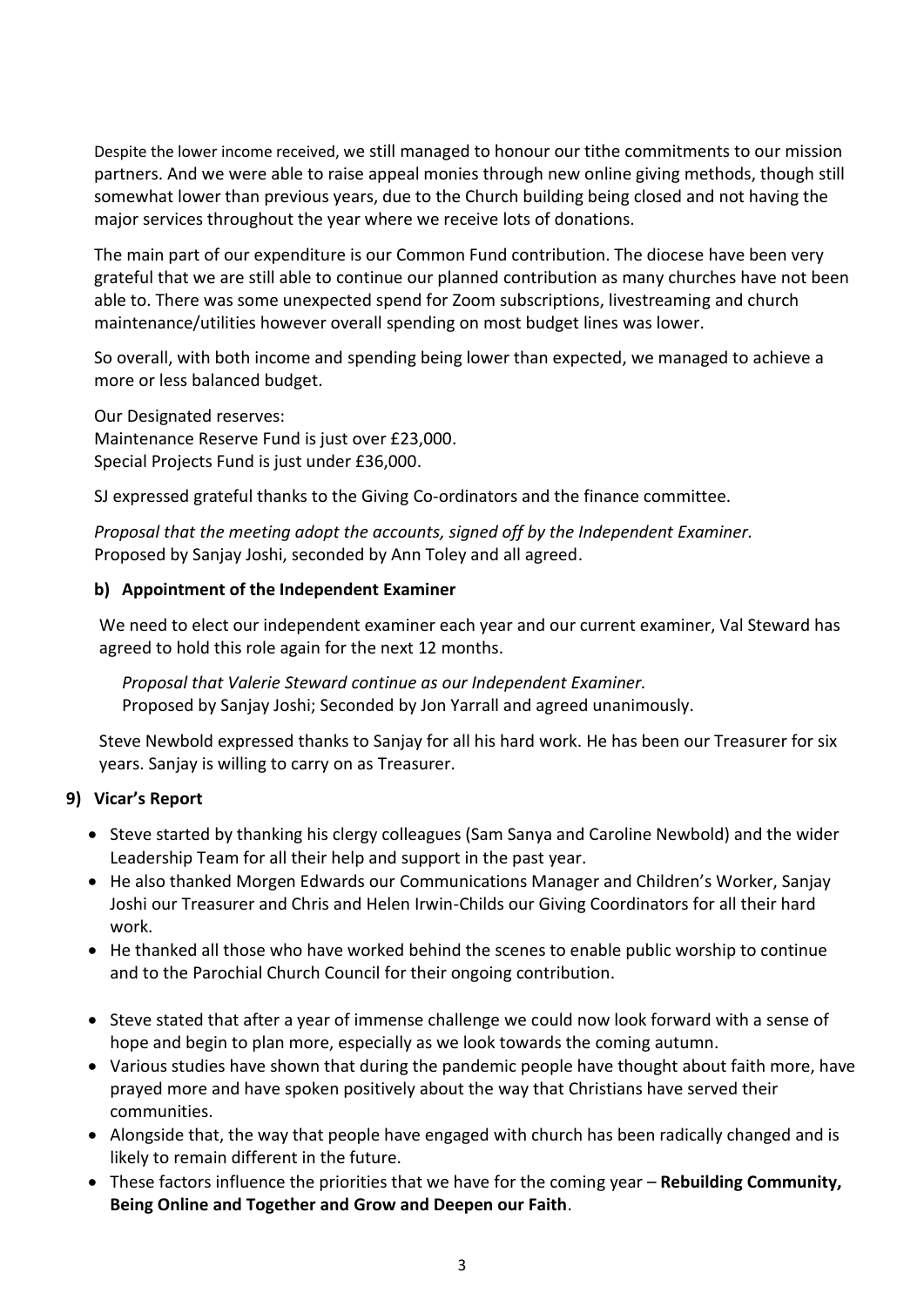#### **Rebuilding community**

- We need to rediscover the joy of meeting together again recognising that some will need more help and encouragement than others and it may take some time.
- Over the coming months we will slowly start gathering together more and as social distancing rules relax will hope to do more together both at church and in smaller groups.

#### **Being Online and Together**

- Effective online services look different from in person church they have to be shorter, snappier and more varied. As we move forward we plan to continue to livestream one service every Sunday and that means reviewing what our 10.30am service will look like.
- Steve stated that he was extremely grateful to George Auckland and Andrew Whadcoat who have worked very hard to put in place the technology to enable us to livestream (funded from our reserves).
- As we begin to gather again at our second morning service from  $6<sup>th</sup>$  June (11am for now, but returning to 10.30am in September) we will be able to join either in person or online.

#### **Grow and deepen our faith.**

- The past year has shaken us all and many of us have had dark days and times of struggle. It is our hope and faith in Jesus Christ and the encouragement of those around us that can keep us going.
- We now have over 100 people in different mid-week Connect Groups, and others who attend our People & Planet and TeaTimers gatherings. These have been vital places of support for many over this year and Steve thanked the Connect Group Leaders for their hard work in supporting and encouraging others and encouraged all to consider joining a Connect group and find a place of belonging and encouragement.

#### Steve also mentioned:

#### **Website**

- As well as improving our livestreaming capacity we have been making significant improvements to our website and encouraged everyone to sign up to the new Members only area where we can update our personal information and soon view an online directory.
- He also encouraged all to download the St Stephen's app to a smartphone.

#### **Finance**

- In 2020 our income fell but so did our expenditure and so we finished the year with a balanced budget.
- In 2021 things are looking less certain so Steve asked that if people haven't been able to give because they were unable to get to Church they try now to give if they can. He also invited those who are not yet regular donors to start doing so.

#### **Environment**

- Steve stated that St Stephen's had been awarded the Silver Eco Church Award at the beginning of the year which recognises the really significant efforts that have been made for us to become more environmentally aware as a community.
- We are now entering a new contract for green energy for both electricity and gas.
- Steve thanked Sue Charlton for her efforts in keeping us on track and encouraging us to do more and stated that we had now formerly appointed her as our Eco Champion working with others across the Area.

#### **Buildings**

- Steve thanked all those who have worked hard in maintaining the Church building over the past year.
- He added that recently the PCC have been considering the possibility of upgrading the entrance to the church to create a more visible, brighter and welcoming space. This is at an early stage but if it goes ahead it would provide some more useable space, deal with the problems we have of a low rather oppressive ceiling, a flat roof in need of being replaced and clumsy doors that are difficult to open for those with buggies and people with disabilities.